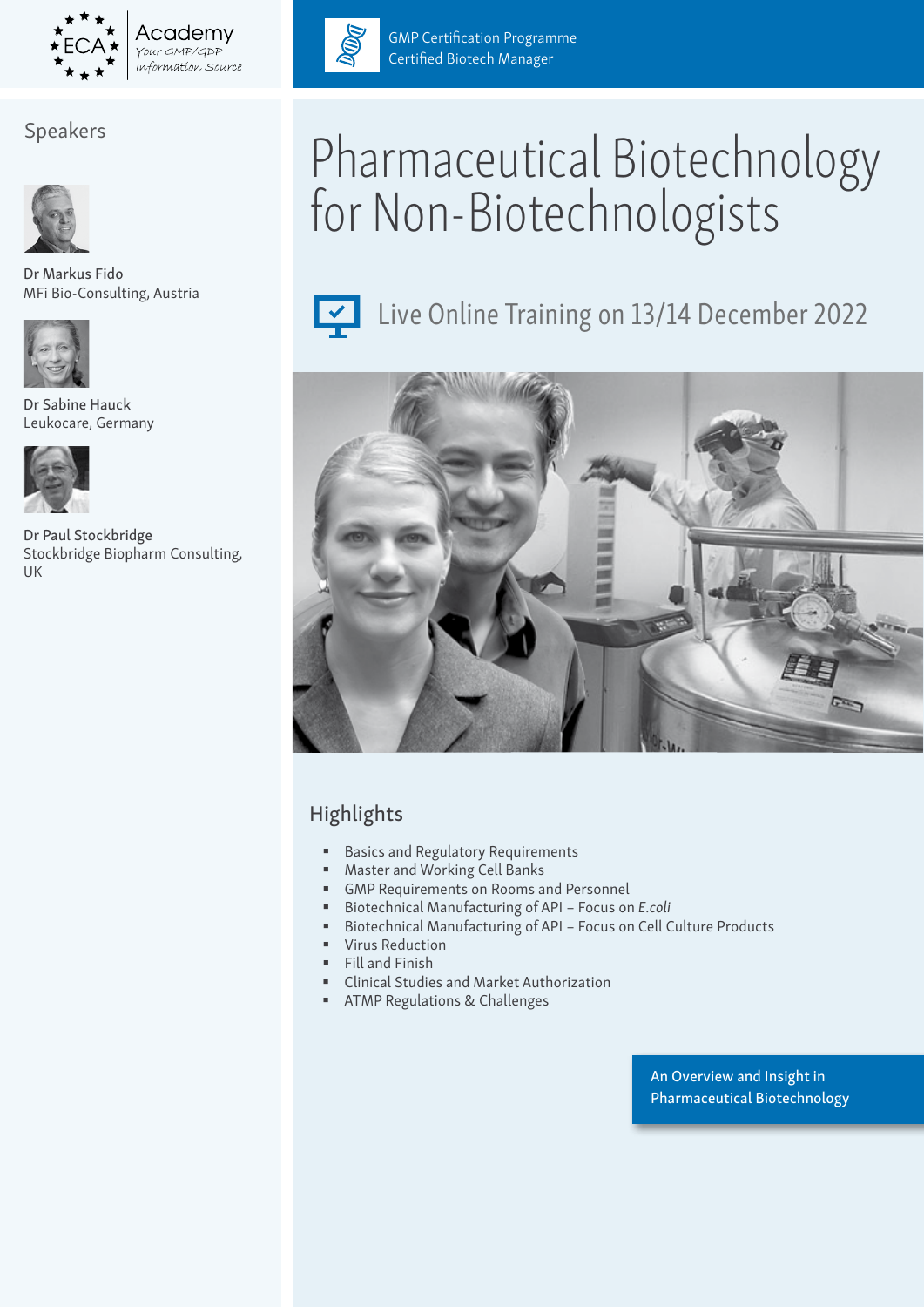# Objective

This Live Online Training will provide non-Biotechnologists with an overview and insight in pharmaceutical biotechnology. It will also present the opportunities of biotechnology in GMP manufacturing.

Common aspects of production analytics will be discussed just as well as regulatory aspects of Biopharmaceuticals (bacteria and cell culture) and specific requirements on clinical studies and marketing authorisation. It will furthermore concentrate on topics like virus reduction, cell banking, media fills and dedicated rooms and personnel.

# Background

From a historical view, biopharmaceuticals are no new business. Antibiotics and vaccines have been well known for more than 60 years. But with the marketing authorisation of the first pharmaceutical product, produced by gene technology in the 80s, a new era of biopharmaceutical and biotechnological development and manufacturing started.

In 2007, 20% of all new released pharmaceuticals were biopharmaceuticals. Future pharmaceutical products based on biotechnology and the biosimilars (Biogenerics) will become more and more important and present a higher share of pharmaceutical products.

# Target Audience

This Live Online Training is addressed to all people interested in pharmaceutical biotechnology related to GMP manufacturing and marketing authorisation.

# Moderator

Ms Clarissa Häger, Concept Heidelberg

#### Your Benefit: Internationally Acknowledged Certificate from ECA Academy

|             | Mr John Doe                                                                                                                               |
|-------------|-------------------------------------------------------------------------------------------------------------------------------------------|
|             | a ten ala fill in Cautes on 2 to 6<br>December 2019 of<br>the Seat Lineries for Silvering subset                                          |
|             | ECA - Lab Data Integrity - Meeting FOA & EU Con-<br>Part 2: Self Inspections and Audits In Confere Effe<br><b>Buts Integrity Controls</b> |
|             | <b>LATIN AND</b>                                                                                                                          |
|             | <b>Trace Translat</b>                                                                                                                     |
|             |                                                                                                                                           |
|             | <b>Britisherie Rd</b>                                                                                                                     |
|             | Chuin at at hing is                                                                                                                       |
|             | <b>Received St</b><br>Audriting in the                                                                                                    |
|             | + Seems 2<br>a tuais                                                                                                                      |
|             | <b>Richmond</b><br><b>Exchange Co</b>                                                                                                     |
|             | - Michael VI<br>Transfer for the Const Linear                                                                                             |
| <b>A</b> 99 | <b>Obsyriation and Fielding States 2 Litteries</b><br>Audi and Paneley the Charles Mastery                                                |
|             |                                                                                                                                           |
|             | * Webma'res                                                                                                                               |

The EU GMP Guide requires: "... All personnel should be aware of the principles of Good Manufacturing Practice that affect them and receive initial and continuing training,…". This is why you receive an acknowledged participant certificate, which lists the contents of the seminar in detail and with which you document your training.

# Programme Day 1

### What is Biotechnology/

Introduction to the World of Biotechnology

- Definition of biotechnology/biopharmaceuticals
- Small chemical entities versus biopharmaceuticals
- **History of production and analytics**
- View into different areas of the business
- Market and future investigations

#### GMP and Regulatory Guidelines in Biotechnology

- European guidelines
- FDA guidelines
- ICH
- ISPE
- PIC/S
- PDA
- **WHO**
- APIC
- ISO



#### Manufacturing of Biotechnological APIs – Focus on Cell Culture Products

- Different cell lines as production platforms
- The manufacturing process (up/downstream)
- Contamination risks during cell culture and production
- Analytical methods for product characterisation
- Quality & regulatory aspects

#### Manufacturing of Biotechnological APIs – Focus on *E. coli*

- Suitability of raw material
- TSE safety of raw materials
- Water as raw material
- Fermentation
- **Cell harvesting**
- Purification
- Filling of bulk API
- From drug substance to drug product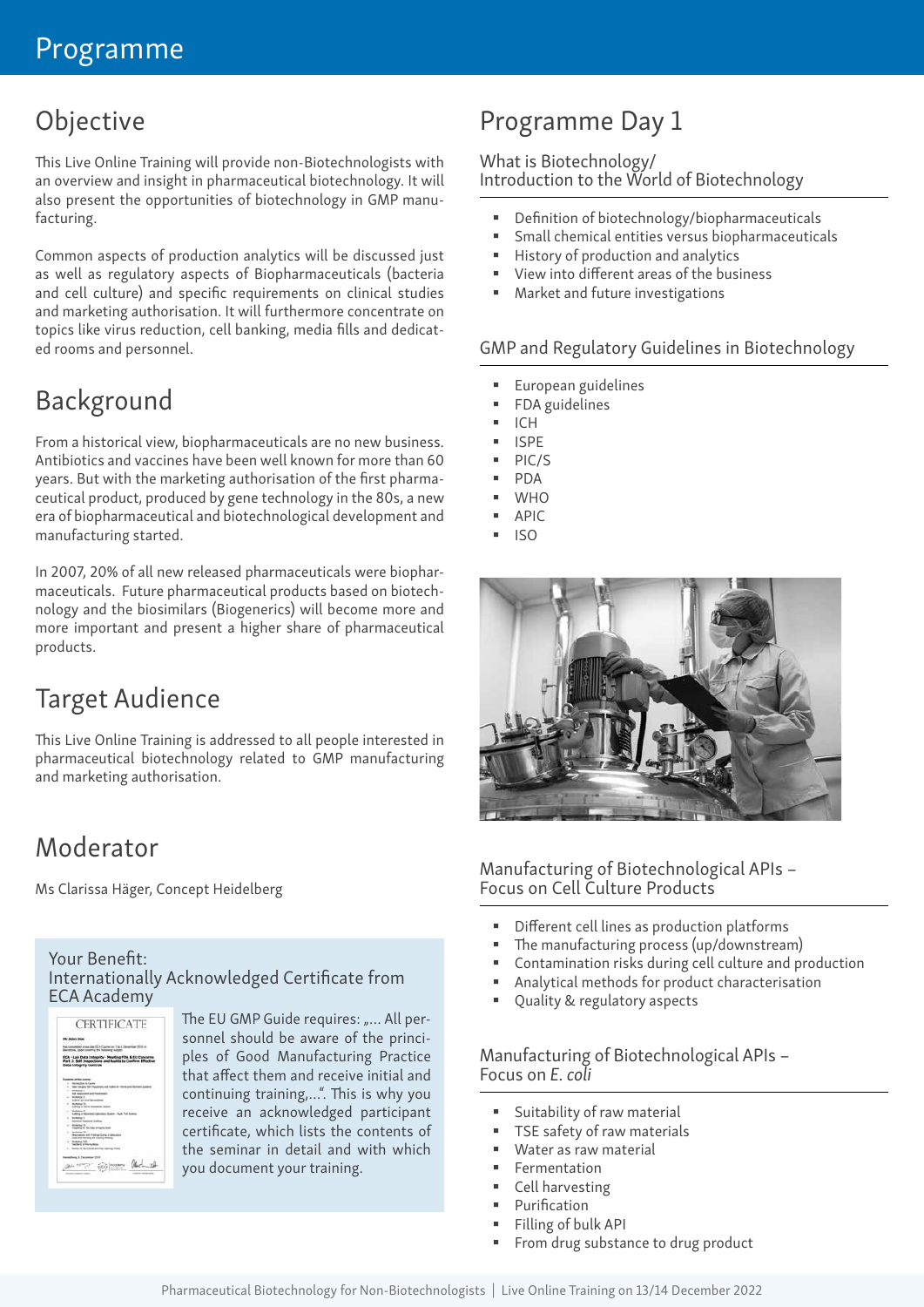# Programme Day 2

GMP Requirements of Master and Working Cell Banks (MCB/WCB)

- From initial cell to product
- Manufacturing
- **Storage**
- Quality control
- Release documentation

#### Virus Reduction

- **Regulatory background**
- Relevant and model viruses
- Common and new methods of virus reduction
- TSE safety

#### GMP Requirements for Rooms and Personnel

- **Regulatory requirements**
- Balancing GMP and laws of gene technology
- Zone concept
- Flow of material and personnel
- Clean rooms
- Cleaning and hygiene procedures
- Monitoring and validation

#### ATMP Regulations & Challenges

- Classification of ATMPs
- Regulatory landscape
- GMPs for ATMPs

#### Clinical Studies - Market Authorization

- Clinical studies and drug regulatory affairs for biotechnological products
- From preclinical to clinical studies
- Bioanalytics during clinical trials
- Centralised procedure is favourite
- Changes and variations of biotechnological products

#### Fill & Finish of Biotechnological Products

- Aseptic processing and media fill
- Liquid formulation or lyophilisation?
- Stability tests of biopharmaceuticals

# Speakers



Dr Markus Fido, MFi Bio-Consulting, Austria

Markus Fido, former CEO and founder of Vela Laboratories, were he was responsible for Finance & Controlling, Regulatory Affairs & Quality Operations. Before that he was Head Quality Control at Igeneon GmbH (Novartis Oncology Division) where he was in charge for all QC aspects of pre-clinical and clinical projects such as stability studies, specifications, method development & validation, as well as product release. Prior he was working as a Group Leader of Immunology and Product Development at Biomin GmbH, Head Biochemical Control at Baxter Bioscience AG and Head Quality Operations at Octapharma AG. Until 2020 he was responsible for the international Pharma Business Development of the Tentamus Group with locations in India, Israel, USA and several countries in Europe. In 2020 he founded a new company – MFi Bio-Consulting.



#### Dr Sabine Hauck, Vice President Research & Development, Leukocare, Germany

Sabine Hauck has nearly 20 years of experience in drug product development and held various positions in the field of development, quality assurance and regulatory affairs in small to midsize biotech and pharma companies, respectively. Prior to her industry career in drug product development, she was a scientist in biosensor development at Fraunhofer. Within Leukocare she is responsible for the research & development activities of the company.



#### Dr Paul Stockbridge, Stockbridge Biopharm Consulting, UK

Dr Stockbridge spent 23 years with Eli Lilly, initially in fermentation development and then in quality assurance where he became a Q.P. and Q.A. Advisor for biotechnology projects for which he travelled globally. He then moved to a Head of Quality Operations role with Aventis Pharma before being appointed to the role of Corporate Quality Director for Cobra Biomanufacturing Plc. After over 7 years with Cobra he is now providing independent consulting and training services for the steriles, aseptic and biotechnology industries. Paul has a degree in biology, a PhD in fermentation, is an EU Qualified Person and is a Fellow of the U.K. Society of Biology.